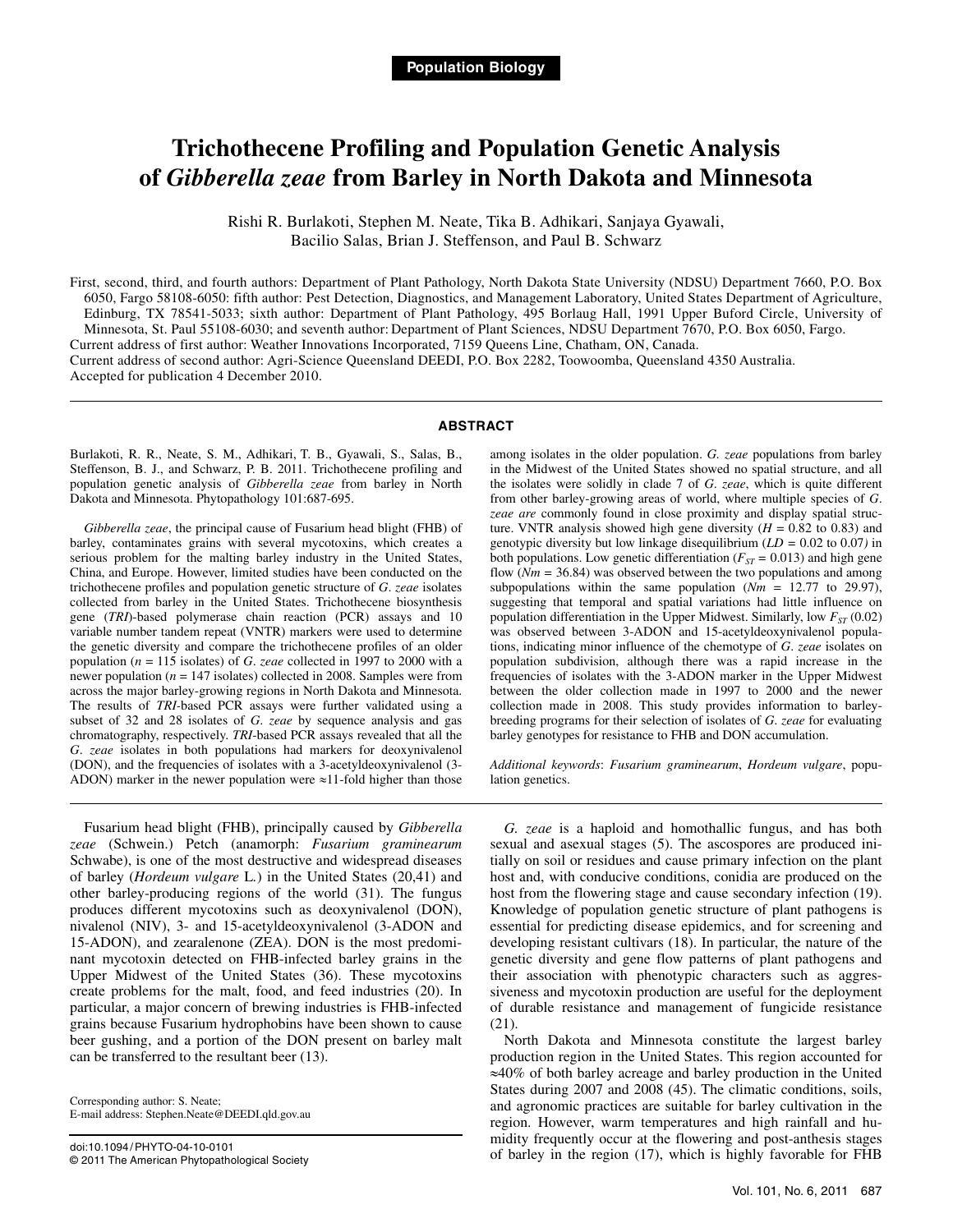epidemics and mycotoxin contamination. FHB reemerged as an important disease in the early 1990s or late 1980s in the Upper Midwest, causing serious negative impacts on grain production, grain quality and processing, and food and feed security and safety (20,41).

The genetic structure of *G*. *zeae* isolated from wheat has been analyzed from different countries using different molecular markers (2,12,14,22,24,34,52). Using sequence information of trichothecene biosynthesis gene (*TRI*) clusters, *TRI*-based polymerase chain reaction (PCR) assays were developed to identify trichothecene profiles of *G*. *zeae* (9,40,47). Chemical methods such as gas chromatography (GC) and mass spectrometry (MS) have been used to identify specific trichothecenes, and to determine the quantities produced in grains by the fungus (23).

In the United States, studies on the genetic structure of *G. zeae*  populations and mycotoxin profiling have been conducted almost exclusively on isolates from wheat. In previous studies, Burlakoti et al.  $(6,7)$  analyzed limited isolates  $(n = 28)$  of *G. zeae* from barley and compared their genetic relationships and mycotoxin profiles with the isolates from wheat, potato, and sugar beet. Based on these analyses, the isolates from barley were genetically similar to those from the other three hosts (7); however, the isolates with the 3-ADON marker were not detected from barley (6). The isolates of *G*. *zeae* analyzed in the previous study (6) were mainly collected from a single field in Fargo, ND; therefore, the small sample size might have influenced the estimation of genetic diversity. In the current study, we included an expanded collection of isolates collected in 1997 to 2000 (older population) and 2008 (newer population). Both populations were collected from the same major barley-growing areas in North Dakota and Minnesota. Using these two *G*. *zeae* populations, we examined their relationships between molecular genetic variation and mycotoxin profiles. Although the same pathogen causes FHB infection in barley and wheat, host response to pathogen attack in barley is quite different than in wheat (41). For example, spread of pathogen within the spike is common in wheat but rare in barley. Barley also remains susceptible from flowering until harvest and mycotoxin accumulation in barley is higher than in wheat.

We hypothesize that temporal and spatial variations can influence the genetic exchange among *G*. *zeae* populations from barley in the Upper Midwest region of the United States, leading to changes in the frequencies of *G*. *zeae* isolates associated with different trichothecene-specific genetic markers. Our main goal was to investigate temporal and spatial influence on population genetic structure and trichothecene profiles of *G*. *zeae* from barley to assess whether barley behaved similarly to the other major small grain host, wheat. The specific objectives of this study were to (i) assess the incidence of *G*. *zeae* on barley collected in 2008 and (ii) analyze and compare the population genetic structure and trichothecene profiles of the newer  $(n = 147$  isolates) and older (*n* = 115 isolates) populations of *G*. *zeae* from barley. Information from this study would assist in establishing a baseline to monitor the distribution and spread of different genotypes of *G*. *zeae* in barley-producing regions in the United States.

## **MATERIALS AND METHODS**

**Collection, isolation, and identification of** *G. zeae***.** Barley grain samples were collected 1997, 2000, and again in 2008 as a part of the annual regional barley crop-quality survey (4). Representative grain samples weighing 0.5 to 1 kg were collected during harvest from random farms and deliveries to county elevators in all North Dakota counties and from barley-growing counties in Minnesota. In 2008, we attempted to match the number and location of isolates to those made in 1997 to 2000.

The crop-reporting districts represented included 2 counties in Minnesota and 7 counties in North Dakota in the northern region of the states, 3 counties in Minnesota and 9 counties in North Dakota in the central region of the states, and 2 counties in Minnesota and 16 counties in North Dakota in the southern region of the barley-growing area (Tables 1 and 2).

To isolate *G*. *zeae*, in 1997 to 2000, 50 randomly selected kernels from each grain sample were plated mostly on acidified half-strength potato dextrose agar (AHSPDA). In 2008, 20 FHBdamaged barley kernels were randomly selected from each grain sample and plated on Komada's media (16) or AHSPDA. Only one isolate was recovered from each seed. A single-spore isolate was recovered for each of the *G*. *zeae* isolates as described previously (7,8). Each isolate was identified as *G*. *zeae* based on morphological characteristics (27,38) and molecular markers specific to *G*. *zeae* (28), as described previously (7,8). In all, 115 *G*. *zeae* isolates collected in 1997 to 2000 (herein after referred to as the older population) and 147 isolates collected in 2008 (herein after referred to as the newer population) were analyzed for trichothecene profile and population genetic structure (Table 2). For long-term storage, mycelial plugs grown in half-PDA were either dried in a laminar flow unit, stored in a cryopreservation vial at –20°C, or grown on PDA slants and stored at 5°C.

**Incidence of** *G***.** *zeae* **infection on barley seed in 2008.** From the 2008 seed collection only, the incidence of *G*. *zeae* on barley seed was recorded and percent recovery of *G*. *zeae* in barley seed was calculated for each sample (Table 1). For the newer population, 33 barley samples from the northern region, 49 samples from the central region, and 58 samples from the southern region of North Dakota and Minnesota were analyzed for recovery of *G*. *zeae* isolates. From these 140 barley samples, 246 isolates of *G. zeae* were recovered. To balance isolates between the older population  $(n = 115)$  and the newer population, 147 isolates were randomly selected from the 246 isolates collected in 2008.

**DNA extraction.** Preparation of mycelium culture and extraction of genomic DNA from each isolate of *G*. *zeae* were performed as described previously (7,8). For sequence analysis, the Qiagen DNeasy Plant Mini Kit (Qiagen Inc.) was used to extract genomic DNA from each isolate. Each DNA sample was quantified using a NanoDrop spectrophotometer (Model ND-1000; Thermo Scientific Inc., Waltham, MA), and working DNA concentration was adjusted to  $10$  ng/ $\mu$ l by adding sterile distilled water.

**Sequence analysis.** The portions of phosphate permease (PHO) and translation elongation factor-1 $\alpha$  (TEF) genes of 32 randomly selected isolates (≈13% isolates from each population) of *G. zeae* (13 isolates from the older population and 19 isolates from the newer population) were amplified by PCR primer sets PHO1 × PHO6 and EF1T  $\times$  EF2T, respectively (29), and sequenced. All PCR and thermal cycle conditions were used as described previously (7). The amplified PCR products were purified using QIAquick PCR purification kit (Qiagen Inc.); 3 µl of purified PCR was run in 1.5% agarose gel to confirm the amplification and the rest of the reaction was used for sequencing. Sequencing of these genes was performed in both sense and antisense directions at the Molecular Cloning Laboratories DNA sequencing service (San Francisco).

Using the Staden Package (39), the raw sequence data were edited manually. Both forward and reverse sequences of each isolate were aligned in MultAlin (10), and overlap was deleted to prepare a single sequence. The Basic Local Alignment Search Tool (3) confirmed the sequence identity of the two genes of all 32 isolates of *G. zeae*. To identify the phylogenetic group of these *G*. *zeae* isolates, sequence data of nine phylogenetically distinct clades of *F*. *graminearum* complex, and three other *Fusarium* spp. (*F*. *pseudograminearum*, *F*. *culmorum*, and *F*. *cerealis*) downloaded from previous studies (29,30), were used as reference sequences. Maximum parsimony analyses were performed using heuristic search in phylogenetic analysis using parsimony (PAUP\* version 4.0b10) (43) and phylogenetic trees were constructed. Bootstrap analysis was performed with 1,000 pseudoreplicates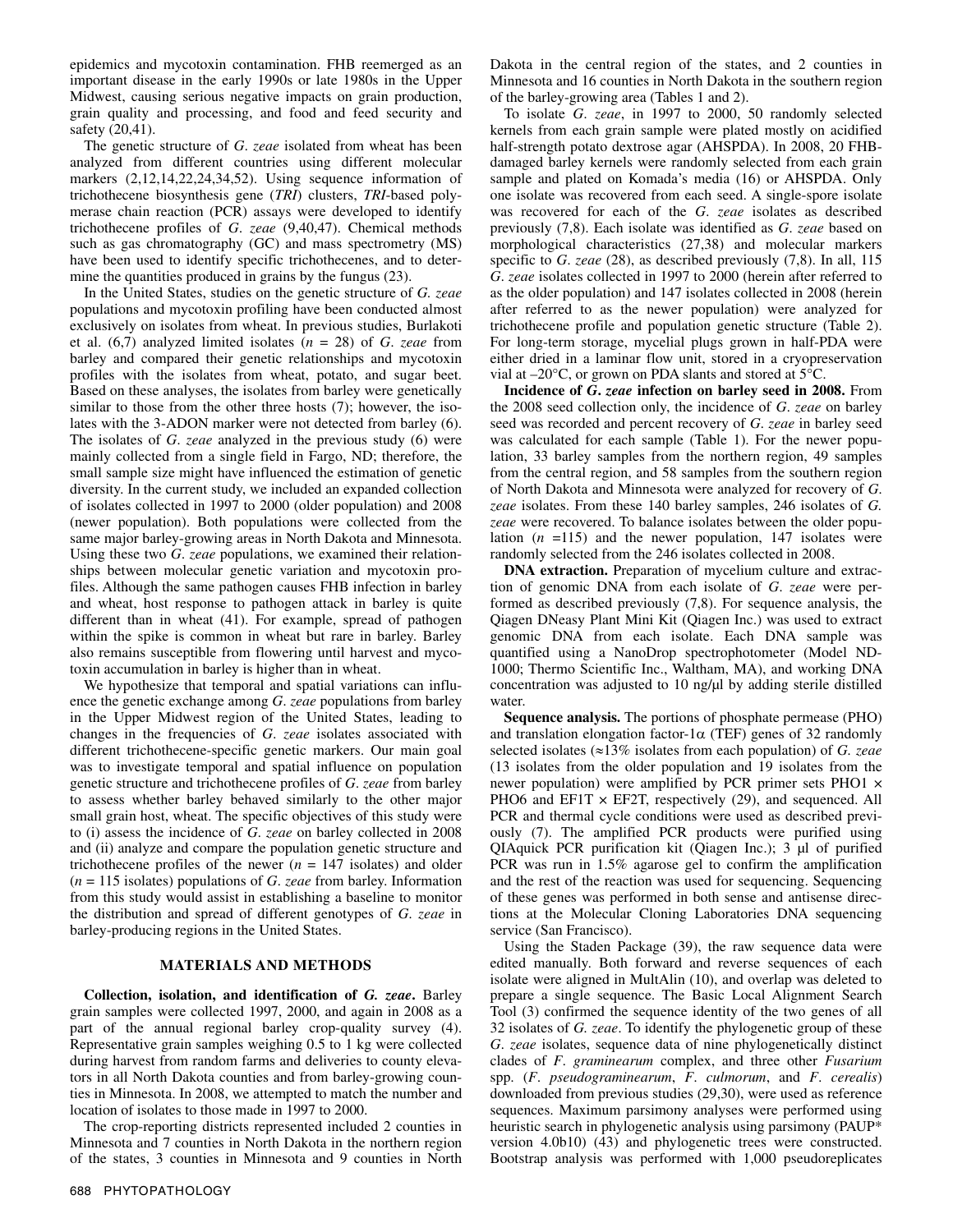and 60% consensus levels. The nucleotide sequence data for the PHO and TEF genes of the 32 representative 2008 and 1997 to 2000 isolates were submitted to GenBank with the accession numbers HQ008647 to HQ008710. Phylograms have been submitted to TreeBase with the accession number 510830.

**Trichothecene profiling of** *G***.** *zeae* **populations by** *TRI***-based PCR assays.** *TRI*-based PCR assays (9,40,47) were used to determine the trichothecene profiles of *G*. *zeae* isolates. A *TRI13* based PCR assay (9) was used to identify the isolate specific to the DON marker or NIV marker. Two *TRI-*based multiplex PCR assays (*TRI3* and *TRI12*) (40,47) were performed to further differentiate isolates with the DON marker into isolates with the 3-ADON marker and the 15-ADON marker. All primers, PCR reactions, and thermal cycle conditions were used as described previously (6). The primers were synthesized by Integrated DNA Technologies, Inc. (IDT, Coralville, IA) and all reagents used for PCR assays were from the Promega Corporation (Madison, WI), except *Taq* polymerase (purchased from New England Biolabs Inc., Ipswich, MA). For a negative control, water was used instead of template DNA. To estimate DNA band size in each sample, either a 100- or 1-kb DNA ladder (Invitrogen Corporation, Carlsbad, CA) was used. The PCR products were separated on 1.5% (wt/vol) prestained agarose (Amresco, Solon, OH) gels and stained with GelRed nucleic acid gel stain (Biotium Inc. Hayward, CA) as instructed by the manufacturer. Photographs were taken with a Fluorochem 2200 Image system (Alpha Innotech Corp., San Leandro, CA).

**Population genetics analysis with variable number tandem repeat markers.** Variable number tandem repeat (VNTR) marker repeatability and determination of allele robustness were confirmed from the DNA samples of *G*. *zeae* isolates extracted from two independent methods (phenol:chlorform:isoamyal alcohol [25:24:1] methods and Qiagen DNeasy Plant Mini Kit [Qiagen] Inc.]). *G. zeae* reference isolate no. NRRL 31084 was kindly provided by Dr. Kerry O'Donnell, the United States Department of Agriculture (USDA) Agricultural Research Service (National Center for Agricultural Utilization Research, Peoria, IL) and was used for a positive control. Primers and water were used as negative controls. All PCR regents were purchased from Promega Corporation, except *Taq* polymerase (purchased from New England Biolabs Inc.). All primers were synthesized by IDT. Using the 10 VNTR primers (42), both *G. zeae* populations from barley were analyzed. PCR reactions were amplified in a PTC-100 Thermal Cycler (MJ Research, Watertown, MA). All PCR reac-

TABLE 1. Details of sampling sites, number of barley seed samples, and percent recovery of *Gibberella zeae* from barley seed in 2008 from major crop-reporting districts (CRDs) of barley production in North Dakota (ND) and Minnesota (MN)

| <b>CRD</b>      | Counties              | State      | Barley seed samples<br>collected for 2008 | Barley seed samples used<br>for G. zeae isolation | Recovery of G. zeae<br>in barley seed (%) | Total isolates<br>of G. zeae recovered |
|-----------------|-----------------------|------------|-------------------------------------------|---------------------------------------------------|-------------------------------------------|----------------------------------------|
| Northern region |                       |            |                                           |                                                   |                                           |                                        |
| MN <sub>1</sub> | Kittson               | <b>MN</b>  | $\sqrt{2}$                                | $\sqrt{2}$                                        | 15                                        | 6                                      |
| MN <sub>1</sub> | Roseau                | MN         | $\overline{c}$                            | $\sqrt{2}$                                        | 15                                        | 6                                      |
| ND <sub>1</sub> | <b>Burke</b>          | ND         | 5                                         | 5                                                 | $\boldsymbol{0}$                          | $\boldsymbol{0}$                       |
| ND <sub>1</sub> | Divide                | <b>ND</b>  | $\overline{2}$                            | $\mathbf{2}$                                      | $\boldsymbol{0}$                          | $\boldsymbol{0}$                       |
| ND <sub>1</sub> | Renville              | ND         | 10                                        | 5                                                 | 13                                        | 13                                     |
| ND <sub>2</sub> | Bottineau             | ND         | 14                                        | 5                                                 | $\mathfrak{Z}$                            | 3                                      |
| ND <sub>2</sub> | Rolette               | <b>ND</b>  | 6                                         | 5                                                 | 10                                        | 10                                     |
| ND <sub>3</sub> | Cavalier              | $\rm ND$   | 10                                        | $\sqrt{5}$                                        | 37                                        | 37                                     |
| ND <sub>3</sub> | Pembina               | $\rm ND$   | $\mathfrak{2}$                            | $\mathfrak{2}$                                    | 28                                        | 11                                     |
| Subtotal        |                       |            | 53                                        | 33                                                |                                           | 86                                     |
| Central region  |                       |            |                                           |                                                   |                                           |                                        |
| MN <sub>1</sub> | Marshall              | MN         | 11                                        | 5                                                 | 17                                        | 17                                     |
| MN <sub>1</sub> | Pennington            | <b>MN</b>  | $\sqrt{2}$                                | $\sqrt{2}$                                        | 5                                         | $\mathfrak{2}$                         |
| MN <sub>1</sub> | Red Lake              |            | $\sqrt{2}$                                | $\overline{c}$                                    | 8                                         | 3                                      |
|                 |                       | <b>MN</b>  |                                           |                                                   |                                           |                                        |
| ND <sub>1</sub> | Mountrail             | ND         | 6                                         | 5                                                 | $\mathbf{1}$                              | $\mathbf{1}$                           |
| ND <sub>1</sub> | Ward                  | ND         | $\,$ 8 $\,$                               | 5                                                 | $\mathbf{1}$                              | $\mathbf{1}$                           |
| ND <sub>2</sub> | Benson                | ND         | 11                                        | 5                                                 | 11                                        | 11                                     |
| ND <sub>2</sub> | Pierce                | $\rm ND$   | 6                                         | $\sqrt{5}$                                        | 6                                         | 6                                      |
| ND <sub>2</sub> | McHenry               | ND         | 9                                         | 5                                                 | 6                                         | 6                                      |
| ND <sub>3</sub> | Ramsey                | ND         | 15                                        | 5                                                 | 5                                         | 5                                      |
| ND <sub>3</sub> | Walsh                 | ND         | $\overline{4}$                            | $\overline{c}$                                    | 28                                        | 11                                     |
| ND <sub>3</sub> | <b>Grand Forks</b>    | ND         | 3                                         | $\overline{3}$                                    | 18                                        | 11                                     |
| ND <sub>3</sub> | Nelson                | $\rm ND$   | 6                                         | $\mathfrak s$                                     | 16                                        | 16                                     |
| Subtotal        |                       |            | 83                                        | 49                                                |                                           | 90                                     |
| Southern region |                       |            |                                           |                                                   |                                           |                                        |
| MN <sub>1</sub> | Clay                  | MN         | $\sqrt{2}$                                | $\boldsymbol{2}$                                  | 25                                        | 10                                     |
| MN <sub>1</sub> | $\operatorname{Polk}$ | <b>MN</b>  | 5                                         | 5                                                 | 11                                        | 11                                     |
| ND <sub>5</sub> | Eddy                  | $\rm ND$   | 5                                         | 5                                                 | $\boldsymbol{7}$                          | $\tau$                                 |
| ND <sub>5</sub> | Foster                | ND         | $\boldsymbol{7}$                          | 5                                                 | 8                                         | $\,$ 8 $\,$                            |
| ND <sub>5</sub> | Kidder                | $\rm ND$   | $\sqrt{2}$                                | $\overline{\mathbf{c}}$                           | 3                                         | $\mathbf{1}$                           |
| ND <sub>5</sub> | Sheridan              | ND         | 6                                         | 5                                                 | $\overline{0}$                            | $\mathbf{0}$                           |
| ND <sub>5</sub> | Stutsman              | $\rm ND$   | $\tau$                                    | 5                                                 | $\mathbf{0}$                              | $\boldsymbol{0}$                       |
| ND <sub>5</sub> | Wells                 | $\rm ND$   | $\,$ 8 $\,$                               | 5                                                 | $\boldsymbol{0}$                          | $\boldsymbol{0}$                       |
| ND <sub>6</sub> | <b>Barnes</b>         | <b>ND</b>  | 3                                         | 3                                                 | 10                                        | 6                                      |
| ND <sub>6</sub> | Cass                  | $\rm ND$   | $\overline{c}$                            | $\sqrt{2}$                                        | $\boldsymbol{0}$                          | $\boldsymbol{0}$                       |
| ND <sub>6</sub> | Griggs                | <b>ND</b>  | $\overline{4}$                            | $\overline{4}$                                    | 16                                        | 13                                     |
| ND <sub>6</sub> | Steele                | ${\rm ND}$ | $\overline{c}$                            | $\mathfrak{2}$                                    | 18                                        | $\boldsymbol{7}$                       |
| ND <sub>6</sub> | Traill                | $\rm ND$   | $\sqrt{2}$                                | $\sqrt{2}$                                        | 10                                        | 4                                      |
| ND <sub>9</sub> | Ransom                | ND         | $\overline{c}$                            | $\sqrt{2}$                                        | 8                                         | 3                                      |
| ND <sub>9</sub> | LaMoure               | $\rm ND$   | $\overline{c}$                            | $\sqrt{2}$                                        | $\boldsymbol{0}$                          | $\boldsymbol{0}$                       |
| ND <sub>9</sub> | McIntosh              | ND         | $\overline{c}$                            | $\sqrt{2}$                                        | $\mathbf{0}$                              | $\mathbf{0}$                           |
| ND <sub>9</sub> | Richland              | $\rm ND$   | $\overline{c}$                            | $\overline{c}$                                    | $\boldsymbol{0}$                          | $\boldsymbol{0}$                       |
| ND <sub>9</sub> | Logan                 | ND         | $\overline{\mathbf{3}}$                   | $\mathfrak{Z}$                                    | $\mathbf{0}$                              | $\boldsymbol{0}$                       |
| Subtotal        |                       |            | 66                                        | 58                                                |                                           | $70\,$                                 |
|                 | $\cdots$              | $\ldots$   | 202                                       | 140                                               |                                           | 246                                    |
| Total           | $\ldots$              | $\ldots$   |                                           |                                                   | $\qquad \qquad -$                         |                                        |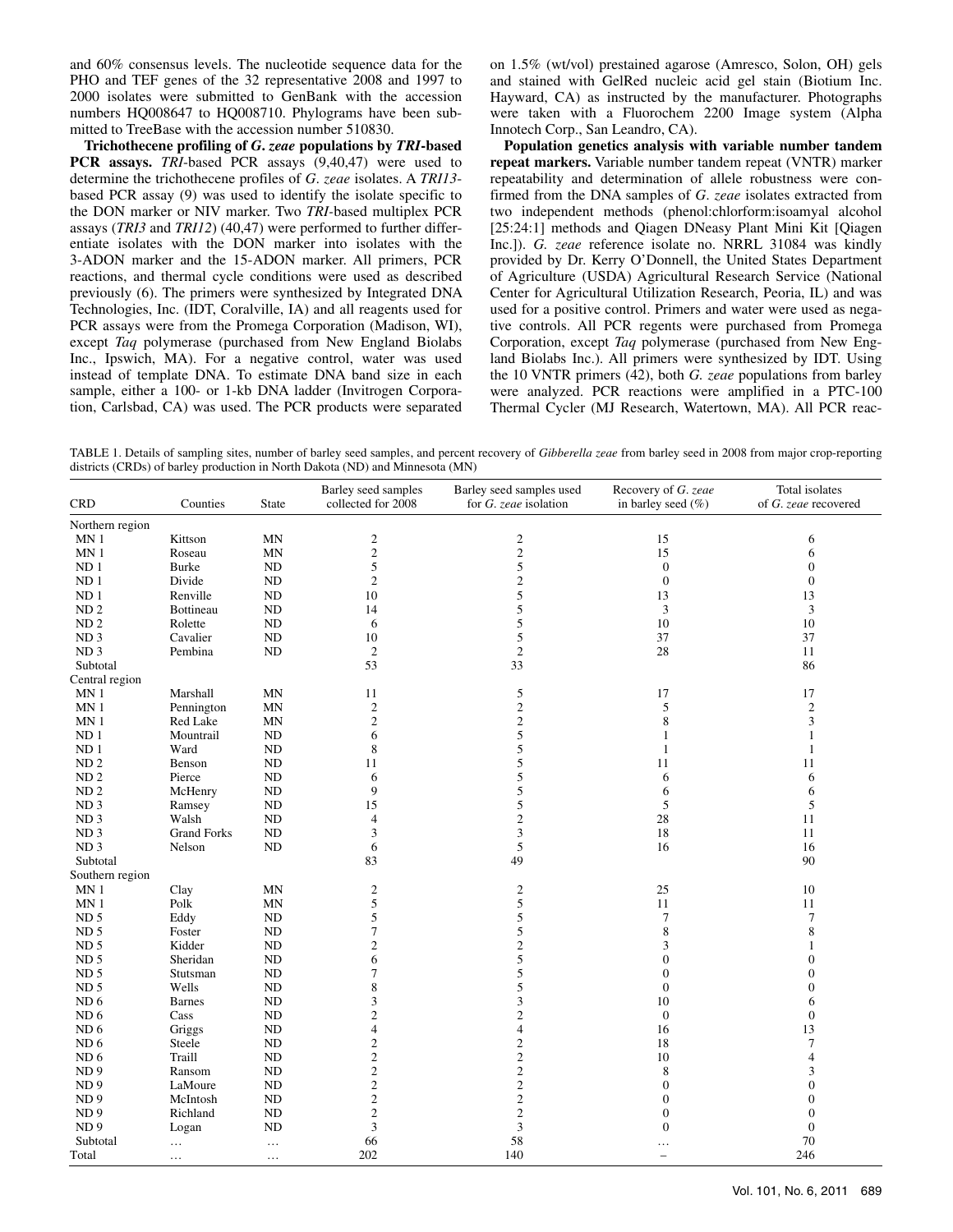tions and conditions were the same as described previously (7). The amplified PCR fragments (10 µl of each sample) were separated in 6% urea nondenaturing polyacrylamide gel system as described previously (37). The gel system was prestained by adding ethidium bromide (20 µl of 10 mg/ml) in buffer of lower reservoirs and was run at 350 V for 1 h. After prestaining, amplified PCR products were loaded in the gel, run at 350 V for 1.5 h, and photographed with a Fluorochem 2200 Image system (Alpha Innotech Corp.). Allele sizes were estimated by comparing DNA bands relative to a 50- or 100-bp DNA ladder (Invitrogen Corporation). *G. zeae* isolates with the same DNA band were considered as the same allele for each VNTR marker.

To analyze VNTR marker data, the *G*. *zeae* isolates from barley were classified into older or newer populations. Each population was further divided into three subpopulations (northern, central, and southern) according to the location of collections (Tables 1 and 2). The *G*. *zeae* isolates also were classified as belonging to the 3-ADON population or the 15-ADON population according to their chemotype. POPGENE version 1.32 (51) was used to analyze allele frequencies, gene diversity (*H*), (25,26), Nei's unbiased genetic identity (*I*) (26), and the overall estimate of gene flow (*Nm*). Allele frequency was determined for each allele for a single locus.  $H$  is a function of the number and frequencies of alleles at each locus and was estimated in the total population  $(H<sub>T</sub>)$  and within population  $(H<sub>S</sub>)$  (25,26). Multilocus 1.3 software (1) was used to calculate multilocus genotype (*G*), genotype diversity (*GD*), and multilocus linkage disequilibrium (*LD*). *GD* is defined as the probability that two individuals taken at random have different genotypes and was calculated by  $(n/n - 1)$  (1 –  $\Sigma p i^2$ ), where *pi* is the frequency of the *i*th genotype and *n* is the number of individuals sampled (1). The *LD* measures the nonrandom association of alleles at different gene loci in a population. The test of significance was determined by using 1,000 randomizations in all populations and subpopulations. GENALEX 6 (32) was used to analyze analysis of molecular variance (AMOVA) and pairwise gene flow (*Nm*). *Nm* was calculated based on  $F_{ST}$  as  $Nm = 0.5$  [(1/ $F_{ST}$ ) – 1], where  $F_{ST}$  was calculated as the proportion of the variance among populations relative to the total. To analyze the genetic variation in populations and subpopulations, AMOVA (11) was performed, where the variance was partitioned into covariance components to calculate three Φ fixation indices ( $\Phi_{PR}$ ,  $\Phi_{RT}$ , and  $\Phi_{PT}$ ), and their levels of significance ( $P < 0.05$  or  $P < 0.01$ ) were determined using 1,000 permutations (11).

**Chemical analysis of trichothecenes by GC.** Using GC (44), the results of *TRI*-based genetic markers were verified with chemical analysis of trichothecene (DON, 3-ADON, 15-ADON, and NIV) produced by the 28 randomly selected representative isolates (17 from the newer population and 11 from the older population) in rice culture. In all, 13 isolates with the 3-ADON marker and 15 isolates with the 15-ADON marker were included in this experiment. Methods for growing the fungal isolates in rice culture and preparing samples for chemical analysis were as described previously (6). The experiments were repeated and each experiment was laid out with randomized complete block design with three replicates. Mirex (Absolute Standards, Inc., Hamden, CT) was used as an internal standard and the standard at 1  $\mu$ g/g was injected that has all four trichothecenes for identification. *Fusarium* spp. trichothecene standards for DON, 3-ADON, 15- ADON, and NIV were purchased from Sigma-Aldrich (St. Louis). The detection limit was 0.5  $\mu$ g/g for each trichothecene, and selected ion monitoring mode was used for each trichothecene analysis as described previously (8).

**Data analysis for trichothecenes profiling.** Polymorphic DNA fragments were scored manually based on the presence or absence of DNA bands generated by *TRI*-based PCR assays. To test the temporal and spatial distributions of isolates with 3-ADON and 15-ADON markers, the  $\chi^2$  test was performed using the Statistical Analysis System (SAS, version 9.1; SAS Institute, Cary, NC). Mycotoxin assayed at multiple times was considered as replicates. Standard errors for mycotoxins were calculated to observe the difference between different cultures for the same isolates. All values for mycotoxins produced by *G*. *zeae* isolates were presented with mean values  $\pm$  standard errors. In addition, Pearson's correlation analysis was performed to determine the relationships between *TRI*-based PCR genetic markers and chemical analyses.

### **RESULTS**

**Incidence of** *G*. *zeae* **infection on barley seed in 2008.**  Percent recovery of *G*. *zeae* from barley seed was higher in the barley grain samples collected from the eastern northern region than from the western northern and southern region (Table 1). In

TABLE 2. Frequency distribution of *Gibberella zeae* isolates with 3-acetyldeoxynivalenol (3-ADON) and 15-acetyldeoxynivalenol (15-ADON) markers in newer (2008) and older (1997 to 2000) populations from major crop-reporting districts (CRDs) of barley production in North Dakota (ND) and Minnesota (MN) determined by trichothecene biosynthesis gene-based multiplex polymerase chain reaction assays

|                 |              |                                                                           | Newer population |              |         | Older population |          |         |
|-----------------|--------------|---------------------------------------------------------------------------|------------------|--------------|---------|------------------|----------|---------|
| <b>CRD</b>      | <b>State</b> | Counties                                                                  | n                | 3-ADON       | 15-ADON | $\boldsymbol{n}$ | 3-ADON   | 15-ADON |
| Northern Region |              |                                                                           |                  |              |         |                  |          |         |
| MN <sub>1</sub> | MN           | Kittson, Roseau                                                           | 9                | C            | 4       | 6                |          |         |
| ND <sub>1</sub> | ND           | Renville                                                                  | 12               | 3            | 9       | 6                |          |         |
| ND <sub>2</sub> | ND           | Bottineau, Rolette                                                        | 8                | 3            |         |                  |          |         |
| ND <sub>3</sub> | ND           | Cavalier, Pembina, Towner                                                 | 17               | 10           |         | 12               |          | 12      |
| Subtotal        | $\cdots$     | .                                                                         | 46               | 21           | 25      | 26               |          | 25      |
| Central region  |              |                                                                           |                  |              |         |                  |          |         |
| MN <sub>1</sub> | MN           | Marshall, Pennington, Red Lake                                            | 18               |              | 13      | 10               | $\Omega$ | 10      |
| ND <sub>1</sub> | ND           | Montrail, Ward                                                            |                  |              |         | 4                |          |         |
| ND <sub>2</sub> | ND           | Benson, Pierce, McHenry                                                   | 8                | 3            |         | 12               |          | 11      |
| ND <sub>3</sub> | ND           | Grand Forks, Nelson, Ramsey, Walsh                                        | 18               | 12           | O       | 12               |          | 12      |
| Subtotal        | $\cdots$     | .                                                                         | 46               | 21           | 25      | 38               |          | 37      |
| Southern region |              |                                                                           |                  |              |         |                  |          |         |
| MN <sub>1</sub> | MN           | Polk, Clay, Mahnomen, <sup>a</sup> Norman <sup>a</sup>                    | 19               |              | 12      | 12               |          | 11      |
| ND <sub>5</sub> | ND           | Eddy, Foster, Kidder, Sheridan, Wells <sup>a</sup>                        | 14               | 3            | 11      | 12               |          | 12      |
| ND <sub>6</sub> | ND           | Barnes, Cass, <sup>a</sup> Griggs, Steele, <sup>a</sup> Traill            | 18               | 4            | 14      | 14               |          | 13      |
| ND <sub>9</sub> | ND           | Ransom, Dickey, <sup>a</sup> LaMoure, <sup>a</sup> McIntosh, <sup>a</sup> |                  |              |         |                  |          |         |
|                 |              | Richland, <sup>a</sup> Sargent <sup>a</sup>                               |                  | $\mathbf{0}$ | 4       | 13               | 0        | 13      |
| Subtotal        | .            |                                                                           | 55               | 14           | 41      | 51               | ↑        | 49      |
| Total           | .            | $\cdots$                                                                  | 147              | 56           | 91      | 115              |          | 111     |

<sup>a</sup> *G. zeae* isolates from these counties were only from the older population (1997 to 2000).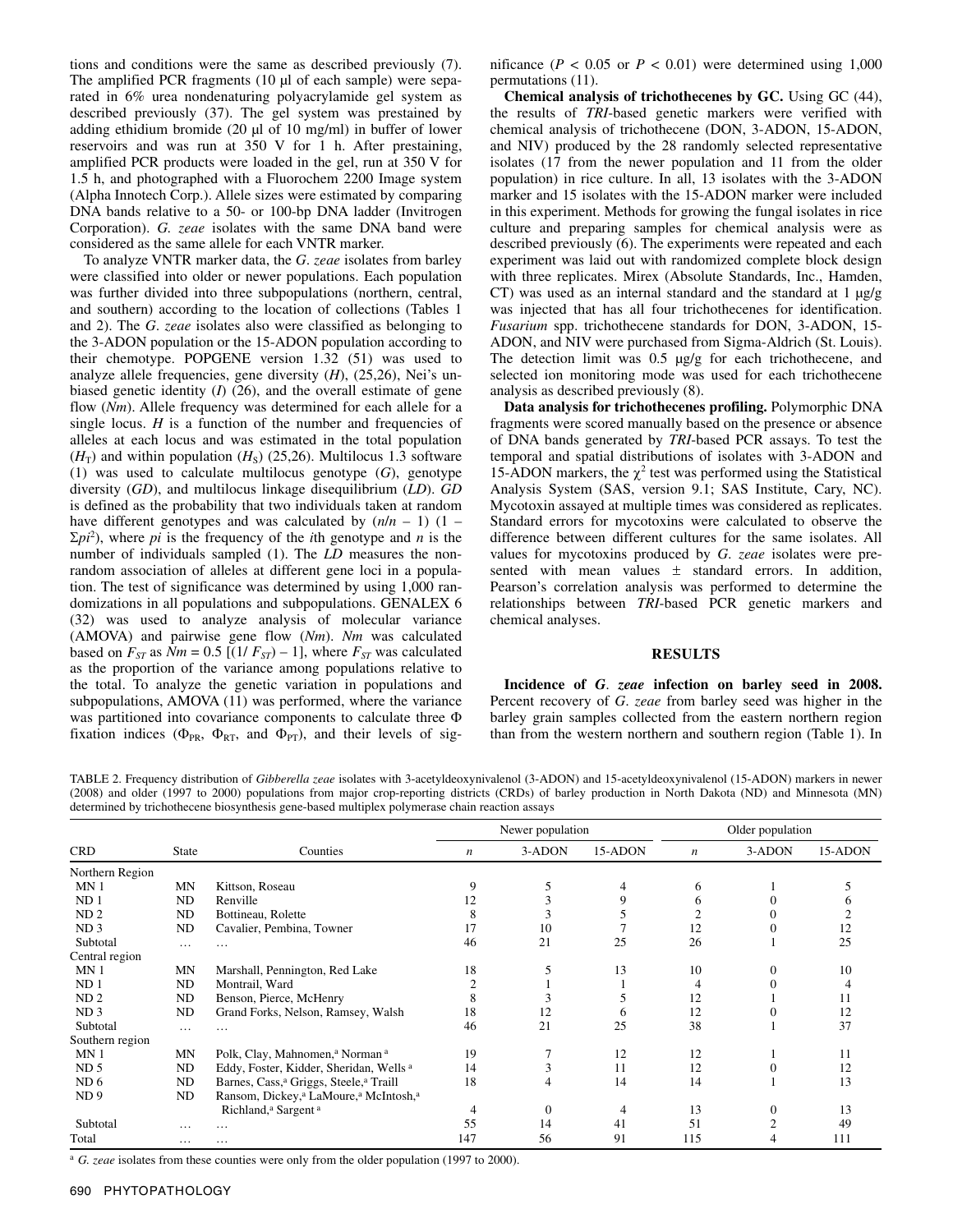particular, North Dakota ND 3 Crop Reporting District had the highest level of recovery of *G*. *zeae* (Cavalier 37% and Pembina 28%). In contrast, *G*. *zeae* was not recovered from barley samples collected from northwestern crop counties: Burke and Divide (ND 1); Sheridan, Wells, and Stutsman (ND 5); and Cass (ND 6) and LaMoure, Logan, McIntosh, and Richland of ND 9. In the central region, recovery of *G*. *zeae* isolates was higher in the samples collected at Walsh, Grand Forks, and Nelson (ND 3) than the samples collected from other sites (Table 1). In Minnesota, samples from Kittson, Roseau, Marshall, and Clay (MN 1) had higher recovery of *G*. *zeae* than other crop-reporting districts. In all, 246 isolates of *G*. *zeae* were recovered, and 147 isolates were randomly selected and used for trichothecene profiling and population structure analysis.

**Sequence analysis.** The maximum parsimony analysis from sequence data of PHO and TEF genes of the 32 representative isolates of *G*. *zeae* identified that all the isolates belonged to clade 7 of *G*. *zeae* (Fig. 1).



**Fig. 1.** Maximum parsimony phylogram of *Fusarium graminearum* isolates from this study and isolates of *Fusarium* spp. from O'Donnell et al. (29,30) generated using sequence from phosphate permease (PHO1 × PHO6) genes. Isolates from the new population begin with 08Gz and isolates with the old population begin with KB. Sequences of isolates beginning with NRRL were downloaded from the National Center for Biotechnology Information website (http://www.ncbi.nlm.nih.gov/BLAST) deposited by O'Donnell et al. (29,30).

**Trichothecene profiling of** *G*. *zeae* **isolates using** *TRI***-based PCR assays.** All of the isolates of *G*. *zeae* analyzed had characteristic DON markers, as indicated by amplification of an ≈799-bp fragment size in the *TRI13*-based PCR assay. Further differentiation of the isolates with DON markers into isolates with 3-ADON markers or 15-ADON markers was performed using two sets of multiplex PCR assays (*TRI3*- and *TRI12-*based assays). Both *TRI3*- and *TRI12*-based multiplex PCR assays showed consistent results.

The frequency of *G*. *zeae* isolates with the 3-ADON marker in the newer population (38%) was  $\approx$ 11-fold higher than in the older population (3.5%), indicating that there was a rapid increase in the frequency of isolates with 3-ADON markers in the Upper Midwest region of United States over 8-10 years (Table 2). The  $\chi^2$ analysis showed a highly significant difference ( $\chi^2 = 43.38$ ,  $P =$ 0.001) between the newer and older populations for the frequency distribution of genetic markers for 3-ADON and 15-ADON. In the newer population, the *G*. *zeae* isolates from the southern region were significantly different from isolates from northern and central regions ( $\chi^2 = 4.53$ ,  $P = 0.03$ ) for the frequency distribution of genetic markers for 3-ADON and 15-ADON. In particular, isolates from ND 3 (spanning northern and central counties) in North Dakota had higher frequencies of 3-ADON markers compared with isolates from other crop-reporting districts (Table 2).

**Population genetic analysis with VNTR markers.** The 10 VNTR markers used in this study were highly polymorphic and the number of alleles in each marker (locus) was 7 to 13 (Table 3). The allele sizes were 110 to 300 bp (Table 3). Allele frequencies of each locus were 0.005 to 0.27. All 262 isolates of *G*. *zeae* analyzed from the combined older and newer populations were distinct genotypes, indicating that there was 100% genotypic diversity (Table 4). High *H* was observed in both populations  $(H = 0.85$  to 0.86) and in three subpopulations (northern, central, and southern) of each population  $(H = 0.81$  to 0.83). Very low linkage disequilibrium  $(LD = 0.02$  to 0.07,  $P < 0.01$ ) was observed in both populations and all subpopulations (Table 4).

High overall  $Nm$  (36.84) and low  $F_{ST}$  (0.013) was observed between the older population and the newer population, indicating that a low level of genetic differentiation occurred in *G*. *zeae* populations from barley in the Upper Midwest. The overall *I* was also high (0.86) between the two populations. Within each population, high values of *I* (0.75 to 0.92) and *Nm* (12.77 to 29.97) were observed among subpopulations from northern, central, and southern regions (Table 5), suggesting that spatial variation has a very low effect on population subdivision in *G*. *zeae*. However, pairwise *I* and *Nm* were higher between northern and central subpopulations than other pairs of subpopulations showing some regional influence. Hierarchical AMOVA revealed low genetic variation between the two populations (1%) and between subpopulations within the population (2%) (Table 6). In contrast, genetic variation among the isolates within subpopulation was high (97%) (Table 6).

TABLE 3. Variable number tandem repeat (VNTR) markers their amplicon size range, number of alleles, and allele frequencies produced by *Gibberella zeae*  isolates of barley<sup>a</sup>

| Locus                       | Allele size range (bp) | Number of alleles | Allele frequencies |
|-----------------------------|------------------------|-------------------|--------------------|
| HK630/Sc6/Ct1.371/112.325   | $207 - 283$            |                   | $0.04 - 0.23$      |
| HK913/Sc1/Ct1.73/664        | $205 - 262$            |                   | $0.06 - 0.23$      |
| HK917/Sc1/Ct1.82/2471       | $190 - 262$            |                   | $0.02 - 0.21$      |
| HK957/ Sc1/ Ct. 191/ 16 055 | 150–298                | 13                | $0.03 - 0.16$      |
| HK965/Sc2/Ct1.154/51 671    | 195–300                |                   | $0.03 - 0.18$      |
| HK967/Sc2/Ct1.154/53.868    | $188 - 255$            |                   | $0.03 - 0.27$      |
| HK977/Sc3/Ct1.208/47 696    | $190 - 248$            |                   | $0.05 - 0.19$      |
| HK1043/Sc1/Ct1.52/41 839    | $190 - 286$            | 10                | $0.038 - 0.21$     |
| HK1059/Sc3/Ct1.196/164 228  | $185 - 248$            |                   | $0.09 - 0.21$      |
| HK1073/Sc6/Ct1.398/70 812   | 110-260                | 13                | $0.005 - 0.13$     |

a VNTR markers from Suga et al. (42).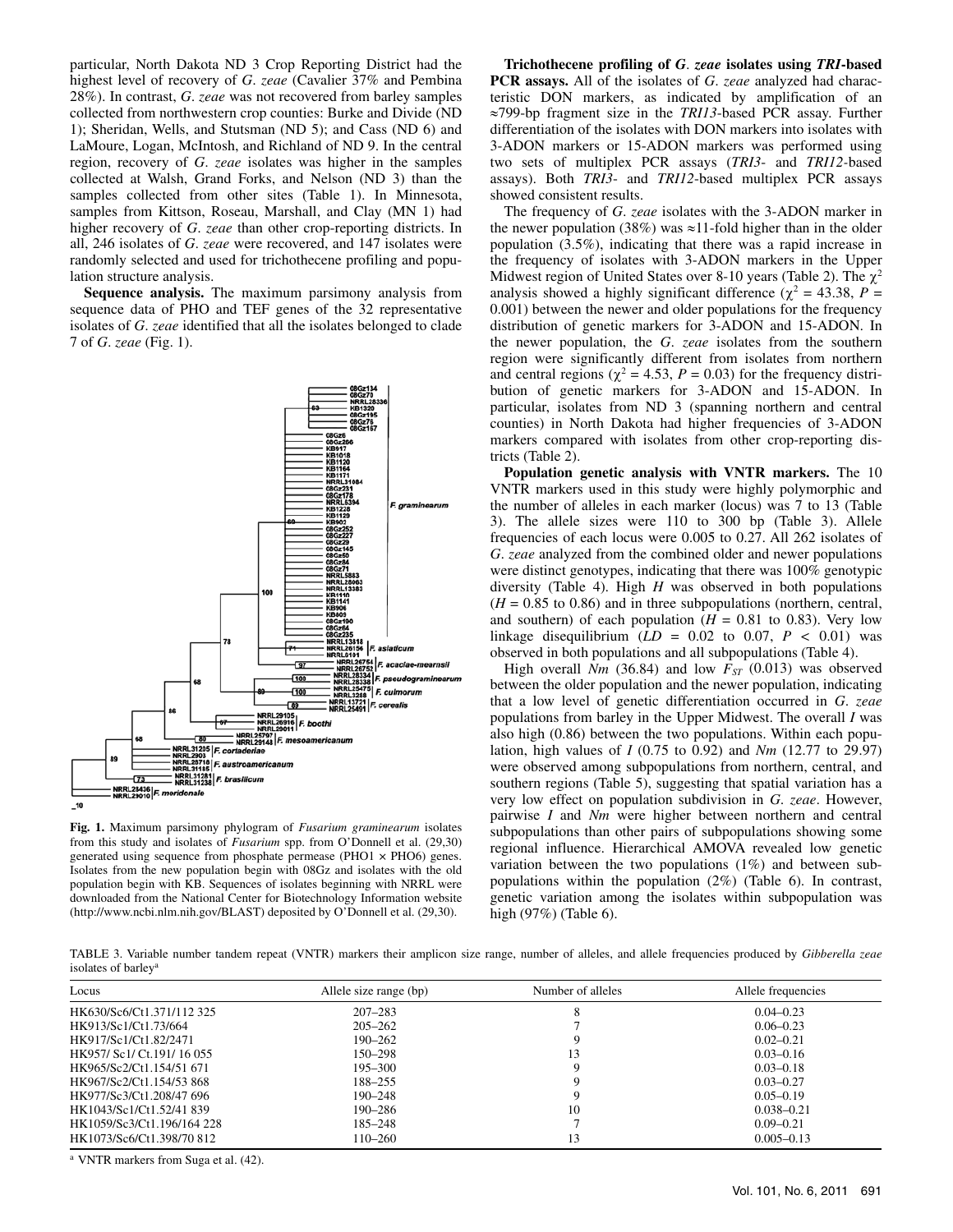When the isolates were grouped into the 3-ADON and 15- ADON populations, the overall estimate of *Nm* was high (23.64) and  $F_{ST}$  was low (0.02), confirming low genetic differentiation between the 3-ADON and 15-ADON populations. AMOVA showed 3% genetic variation between them (data not shown). High estimates of the pairwise comparisons of gene flow (*Nm*) (11.24 to 28.71) were observed between subpopulations of 3-ADON or 15-ADON (Table 7).

**Chemical analysis of trichothecenes by GC.** All 28 representative isolates analyzed produced DON and either 3-ADON or 15-ADON (Table 8). None of the isolates produced NIV. Analysis of variance results showed that the isolates differed significantly  $(P < 0.01)$  in production of DON, 3-ADON, and 15-ADON. Pearson's correlation analysis showed 100% correlation among results from *TRI*-based PCR assays and chemical analysis by GC. The isolates from the newer population produced significantly higher amounts of DON ( $P = 0.007$ , *t* test) and 3-ADON ( $P =$ 0.012, *t* test) compared with isolates from the older population (Table 8). The average DON and 3-ADON produced by isolates of the newer population was 495 and 307 µg/g, respectively, while the average DON and 3-ADON production by isolates of the older population was 128 and 67 µg/g, respectively. In addition, 3-ADON-producing isolates produced significantly (*P* = 0.007,  $t$  test) higher amounts of DON (605  $\mu$ g/g) than 15-ADON producing isolates (141 µg/g).

## **DISCUSSION**

Our main goal was to determine the population dynamics of *G*. *zeae* from barley over time and space using computational, trichothecene profiling and population genetic analysis approaches. In this study, we analyzed two populations (the newer population was collected in 2008 and older population was collected in 1997 to 2000) of *G*. *zeae* from the Upper Midwest of the United States. Sequence analyses with PHO and TEF genes from representative isolates confirm the identity of isolates to clade 7 of *G*. *zeae* (7). For this proof of concept, we further utilized VNTR and *TRI*based molecular markers and chemical analysis (GC) to detect

TABLE 4. Genetic diversity and multilocus linkage disequilibrium analysis of *Gibberella zeae* isolates from the newer population (2008) and the older population (1997 to 2000) in the Upper Midwest of the United States

| Population       | $N^{\rm a}$ | $G^{\rm b}$ | GD <sup>c</sup> | $H^{\rm d}$ | LD <sup>e</sup> |
|------------------|-------------|-------------|-----------------|-------------|-----------------|
| Newer population |             |             |                 |             |                 |
| Northern         | 46          | 46          |                 | 0.83        | $0.03**$        |
| Central          | 46          | 46          |                 | 0.82        | $0.06**$        |
| Southern         | 55          | 55          |                 | 0.83        | $0.06**$        |
| Subtotal         | 147         | 147         |                 |             |                 |
| Older population |             |             |                 |             |                 |
| Northern         | 25          | 25          |                 | 0.81        | $0.07**$        |
| Central          | 38          | 38          |                 | 0.83        | $0.06**$        |
| Southern         | 52          | 52          |                 | 0.83        | $0.02**$        |
| Subtotal         | 115         | 115         | $\cdots$        | $\cdots$    | $\cdots$        |
| Total            | 262         | 262         | $\cdots$        | $\cdots$    | $\cdots$        |

a Sample size.

**b** Number of distinct genotypes.

<sup>c</sup> Genetic diversity (*GD*) within population was calculated as  $GD = (n/n - 1)(1 - \Sigma p)^2$ , where *pi* is the frequency of the *i*th genotype and *n* is the number of individuals sampled (1).<br>d Gene diversity (*H*) (Nei) within populations (25,26).

<sup>e</sup> Measure of multilocus linkage disequilibrium  $(LD)$  (1); \*\* = significant at  $P < 0.01$ .

TABLE 5. Pairwise comparisons of gene flow (above diagonal) and genetic identity (below diagonal) of *Gibberella zeae* subpopulations from barley in the upper Midwest of the United States<sup>a</sup>

|                 |                     | Newer <sup>b</sup> |          | Older <sup>b</sup> |          |          |
|-----------------|---------------------|--------------------|----------|--------------------|----------|----------|
| Population      | Northern<br>Central |                    | Southern | Northern           | Central  | Southern |
| Newer, Northern | $\cdots$            | 23.82              | 16.06    | 13.80              | 21.97    | 13.51    |
| Newer, Central  | 0.84                | $\cdots$           | 12.77    | 10.58              | 10.37    | 10.75    |
| Newer, Southern | 0.78                | 0.75               | $\cdots$ | 16.34              | 15.08    | 20.40    |
| Older, Northern | 0.73                | 0.69               | 0.77     | $\cdots$           | 29.97    | 16.10    |
| Older, Central  | 0.81                | 0.68               | 0.76     | 0.92               | $\cdots$ | 27.75    |
| Older, Southern | 0.75                | 0.71               | 0.82     | 0.76               | 0.84     | $\cdots$ |

<sup>a</sup> Gene flow (*Nm*) was calculated as  $Nm = 0.5[(1/F_{ST}) - 1]$  using GENALEX 6 (32), where  $F_{ST}$  was calculated as the proportion of the variance among populations relative to the total variance. Probability of obtaining equal or lower *F<sub>ST</sub>* value was determined by 1,000 randomizations by permuting individuals among populations. Genetic identity = Nei's unbiased genetic identity (26).

b Newer denotes isolates made in 2008 and older denotes isolates made in 1997 to 2000.

TABLE 6. Analysis of molecular variance for *Gibberella zeae* populations of barley in the upper Midwest of the United States

| Hierarchical analysis <sup>a</sup>                   | df  | Estimated variance | Variation $(\% )$ | Φt        | P value <sup>c</sup> |
|------------------------------------------------------|-----|--------------------|-------------------|-----------|----------------------|
| Between population $(\Phi RT)$                       |     | 0.05               |                   | $_{0.01}$ | $_{0.001}$           |
| Between subpopulations within population $(\Phi PR)$ |     | V.II               |                   | 0.02      | 0.001                |
| Individuals within subpopulations $(\Phi PT)$        | 256 | 4.24               | 07                | 0.03      | 0.001                |

a Variance was partitioned into two populations as newer population (2008) and older population (1997 to 2000), among three subpopulations (northern, central, and southern) within population, and individuals within three subpopulations of newer or older population.

<sup>b</sup> ΦRT was calculated as the proportion of the variance among groups, relative to the total variance. ΦPR was calculated as the proportion of variance among subpopulations within population, relative to the variance among and within subpopulations. ΦPT was calculated as proportion of variance among populations and subpopulations of individuals, relative to the total variance (11).

c Probability of obtaining equal or lower Φ value was determined by 1,000 random permutations.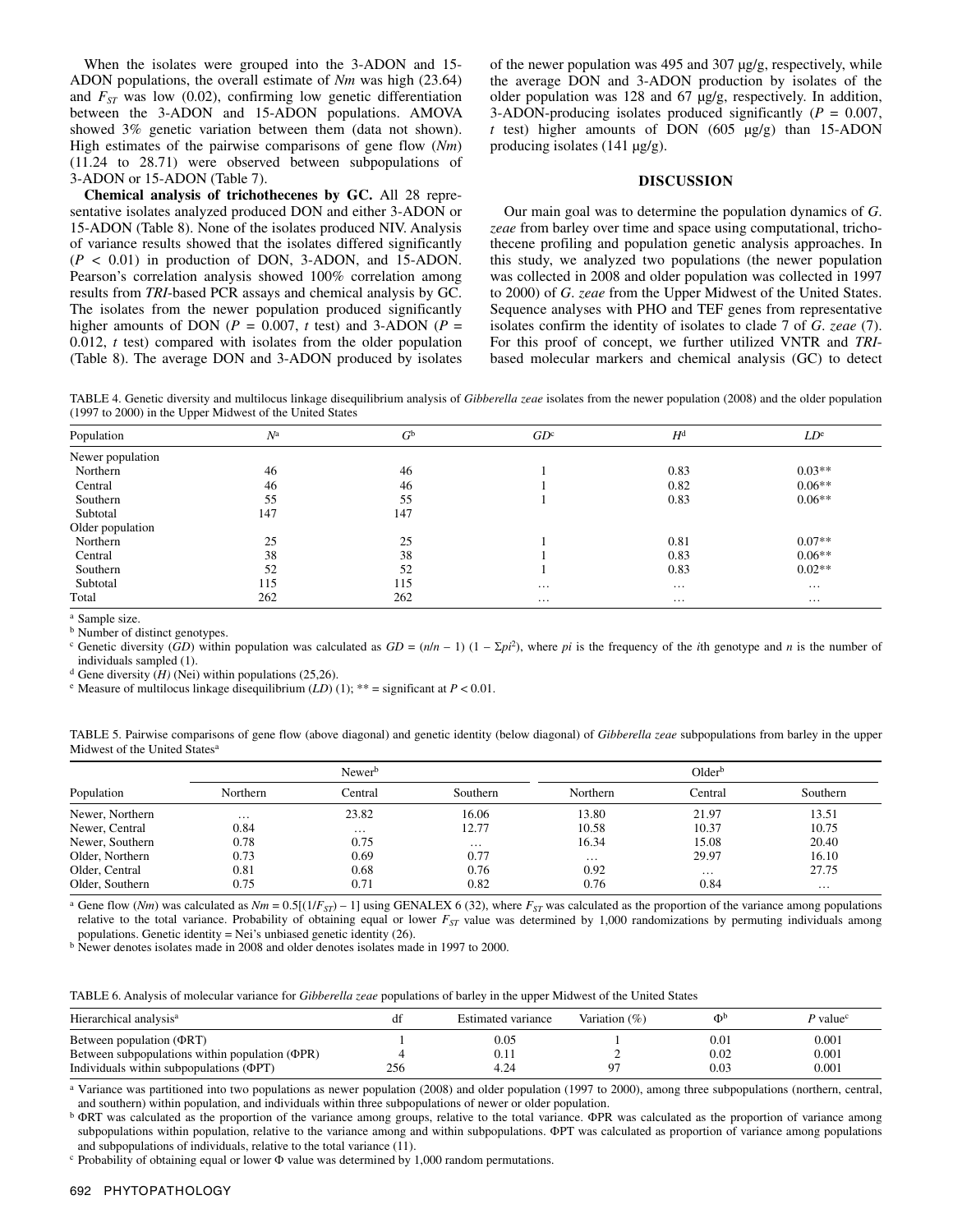genetic and trichothecene variations in the two populations of *G*. *zeae*. Although high genetic diversity and high genetic exchange were detected between the older and newer populations, no genetic differentiation was demonstrated, confirming that a single large population of *G*. *zeae* exists in the Upper Midwest (7), which is quite different from other continents where multiple species are commonly found together. However, trichothecene profiling revealed large changes in the frequency distribution of *G*. *zeae* isolates with 3-ADON and 15-ADON markers over 8 to 10 years, which is a fundamental difference between the newer and older populations of *G*. *zeae*.

A higher percentage of *G*. *zeae* incidence was observed from northern and central-western parts of barley-growing counties (most of the counties of ND 3 of North Dakota, some counties of MN 1 and ND 1 of Minnesota and North Dakota) compared with northeastern and southern counties in 2008. Salas et al. (33) found

TABLE 7. Pairwise comparisons of gene flow (above diagonal) and genetic identity (below diagonal) among 3-acetyldeoxynivalenol (3-ADON) and 15 acetyldeoxynivalenol (15-ADON) populations of *Gibberella zeae* from barley in the upper Midwest of the United States<sup>a</sup>

| Population    |          | Newer, 3ADON Older, 15ADON Newer, 15ADON |          |
|---------------|----------|------------------------------------------|----------|
| Newer, 3ADON  | $\cdots$ | 11.24                                    | 16.47    |
| Older, 15ADON | 0.72     | $\cdots$                                 | 28.71    |
| Newer, 15ADON | 0.80     | 0.87                                     | $\cdots$ |

<sup>a</sup> Gene flow (*Nm*) was calculated as  $Nm = 0.5[(1/F_{ST}) - 1]$  using GENALEX 6 (32), where  $F_{ST}$  was calculated as the proportion of the variance among populations relative to the total variance. Probability of obtaining equal or lower  $F_{ST}$  value was determined by 1,000 randomizations by permuting individuals among populations. Because only four isolates of 3ADON producers were found in the older populations, we excluded them in the pairwise comparison. Genetic identity = Nei's unbiased genetic identity (26). Newer and older = populations from 2008 and 1997 to 2000, respectively.

*G. zeae* to be the dominant species ( $\approx 64\%$ ) among other species of *Gibberella* from the Upper Midwest. These barley-growing areas have had the highest FHB severity and rejection for malting barley during the past 10 years (35). East-central North Dakota and western Minnesota is the largest region of barley production in Minnesota and North Dakota and high FHB severity has been observed during the 1990s FHB epidemics. Climatic conditions such as rainfall and humidity are higher in these regions compared with western and southern regions.

Trichothecene profiling of *G*. *zeae* isolates showed that all the isolates had the DON marker and none of isolates had NIV markers in both newer and older populations. Yang et al. (50) found 98% isolates with DON markers among the isolates in clade 7 of *G*. *zeae* from barley collected from seven provinces in China. The frequency of *G*. *zeae* isolates with the 3-ADON marker increased 11-fold in barley in the Upper Midwest region over 8 to 10 years. This result is in agreement with the previous studies in wheat in this region (15,48), which showed a recent increase in the frequency of *G*. *zeae* isolates with the 3-ADON marker. A significant shift in the frequency of *G*. *zeae* isolates with the DON marker to isolates with the NIV markers has also been reported from Europe (46). Zhang et al. (53) reported recent increase in *F. asiaticum* isolates with the 3-ADON marker replacing isolates with the 15-ADON marker in southern China. Yang et al. (50) also reported that *F. asiaticum* (clade 6) isolates with DON markers have been replacing the traditional isolates with NIV markers in barley-growing areas in China. They further suggested that the isolates with DON markers were more virulent and aggressive than the isolates with NIV markers and that this may be a factor in the change.

To date, no clear evidence has been provided for the cause of rapid change in trichothecene-producing isolates of *G*. *zeae* in wheat. Ward et al. (48) hypothesized that the wheat isolates with

|               |            | Assay result for markers <sup>c</sup> |                          | Mean concentration ( $\mu$ g/g) ± SE <sup>d</sup> |               |             |  |
|---------------|------------|---------------------------------------|--------------------------|---------------------------------------------------|---------------|-------------|--|
| Isolateb      | <b>DON</b> | 3ADON                                 | 15-ADON                  | <b>DON</b>                                        | 3-ADON        | 15-ADON     |  |
| 08Gz6         | $+$        |                                       | $\ddot{}$                | $10 \pm 7$                                        | ND            | $2 \pm 1$   |  |
| 08Gz29        | $+$        | $+$                                   |                          | $790 \pm 361$                                     | $572 \pm 286$ | $13 \pm 11$ |  |
| 08Gz50        | $\ddot{}$  | $+$                                   |                          | $1217 \pm 494$                                    | $422 \pm 200$ | $1 \pm 1$   |  |
| 08Gz64        | $+$        |                                       | $\ddot{}$                | $10 \pm 2$                                        | <b>ND</b>     | $3 \pm 1$   |  |
| 08Gz70        | $+$        |                                       | $\ddot{}$                | $323 \pm 242$                                     | $2 \pm 1$     | $19 \pm 6$  |  |
| 08Gz71        | $\ddot{}$  | $+$                                   | $\overline{\phantom{0}}$ | $1657 \pm 445$                                    | $697 \pm 251$ | $6 \pm 3$   |  |
| 08Gz84        | $\ddot{}$  | $+$                                   |                          | $1235 \pm 388$                                    | $336 \pm 99$  | $1 \pm 1$   |  |
| 08Gz134       | $+$        | $+$                                   |                          | $445 \pm 95$                                      | $147 \pm 36$  | ND          |  |
| 08Gz145       | $\ddot{}$  |                                       | $\ddot{}$                | $304 \pm 136$                                     | $2 \pm 1$     | $9 \pm 2$   |  |
| 08Gz167       | $^{+}$     | $+$                                   |                          | $584 \pm 429$                                     | $112 \pm 59$  | ND          |  |
| 08Gz178       | $^{+}$     |                                       | $\ddot{}$                | $266 \pm 150$                                     | ND            | $13 \pm 5$  |  |
| 08Gz190       | $^{+}$     |                                       | $\ddot{}$                | $256 \pm 185$                                     | <b>ND</b>     | $10 \pm 4$  |  |
| 08Gz195       | $^{+}$     | $+$                                   |                          | $499 \pm 188$                                     | $241 \pm 85$  | $\rm ND$    |  |
| 08Gz227       | $^{+}$     | $+$                                   |                          | $616 \pm 338$                                     | $192 \pm 121$ | $1 \pm 1$   |  |
| 08Gz235       | $\ddot{}$  |                                       | $\ddot{}$                | $45 \pm 20$                                       | <b>ND</b>     | $17 \pm 7$  |  |
| 08Gz252       | $\ddot{}$  | $\overline{+}$                        |                          | $39 \pm 12$                                       | $42 \pm 19$   | ND          |  |
| 08Gz266       | $\ddot{}$  |                                       | $\ddot{}$                | $113 \pm 86$                                      | ND            | $5 \pm 1$   |  |
| <b>KB1018</b> | $+$        |                                       | $\ddot{}$                | $26 \pm 15$                                       | ND            | $2 \pm 1$   |  |
| <b>KB1110</b> | $\ddot{}$  |                                       | $\ddot{}$                | $76 \pm 23$                                       | <b>ND</b>     | $1 \pm 0.4$ |  |
| KB1120        | $+$        |                                       | $\ddot{}$                | $125 \pm 19$                                      | ND            | $7 \pm 0.4$ |  |
| KB1129        | $+$        | $+$                                   |                          | $43 \pm 8$                                        | $22 \pm 9$    | $\rm ND$    |  |
| KB1141        | $\ddot{}$  |                                       | $\ddot{}$                | $118 \pm 55$                                      | ND            | $12 \pm 3$  |  |
| KB1164        | $+$        |                                       | $\ddot{}$                | $156 \pm 92$                                      | $1 \pm 1$     | $15 \pm 12$ |  |
| KB1228        | $+$        | $^{+}$                                |                          | $419 \pm 206$                                     | $106 \pm 33$  | $\rm ND$    |  |
| KB1320        | $\ddot{}$  | $+$                                   |                          | $23 \pm 6$                                        | $15 \pm 9$    | ND          |  |
| <b>KB809</b>  | $+$        |                                       | $\ddot{}$                | $5 \pm 2$                                         | $\rm ND$      | $2 \pm 1$   |  |
| KB902         | $+$        | $\,^+$                                |                          | $293 \pm 71$                                      | $126 \pm 18$  | $\rm ND$    |  |
| <b>KB906</b>  | $+$        |                                       | $\ddot{}$                | $69 \pm 50$                                       | $1 \pm 1$     | $10 \pm 5$  |  |
| Control       | $\cdots$   | $\cdots$                              | $\cdots$                 | ND                                                | ND            | ND          |  |

TABLE 8. Trichothecene production by 28 representative *Gibberella zeae* isolates of barley from newer (2008) and older (1997–2000) populations by gas chromatography and presence of trichothecene-specific markers detected by trichothecene biosynthesis gene-based polymerase chain reaction assays<sup>a</sup>

<sup>a</sup> DON = deoxynivalenol, 3-ADON = 3-acetyldeoxynivalenol, and 15-ADON = 15-acetyldeoxynivalenol.<br><sup>b</sup> Isolates from the newer population begin with 08Gz and isolates with the older population begin with KB.

 $c$  Presence and absence indicated by  $+$  and  $-$ , respectively.

 $d$  SE = standard error and ND = not detected.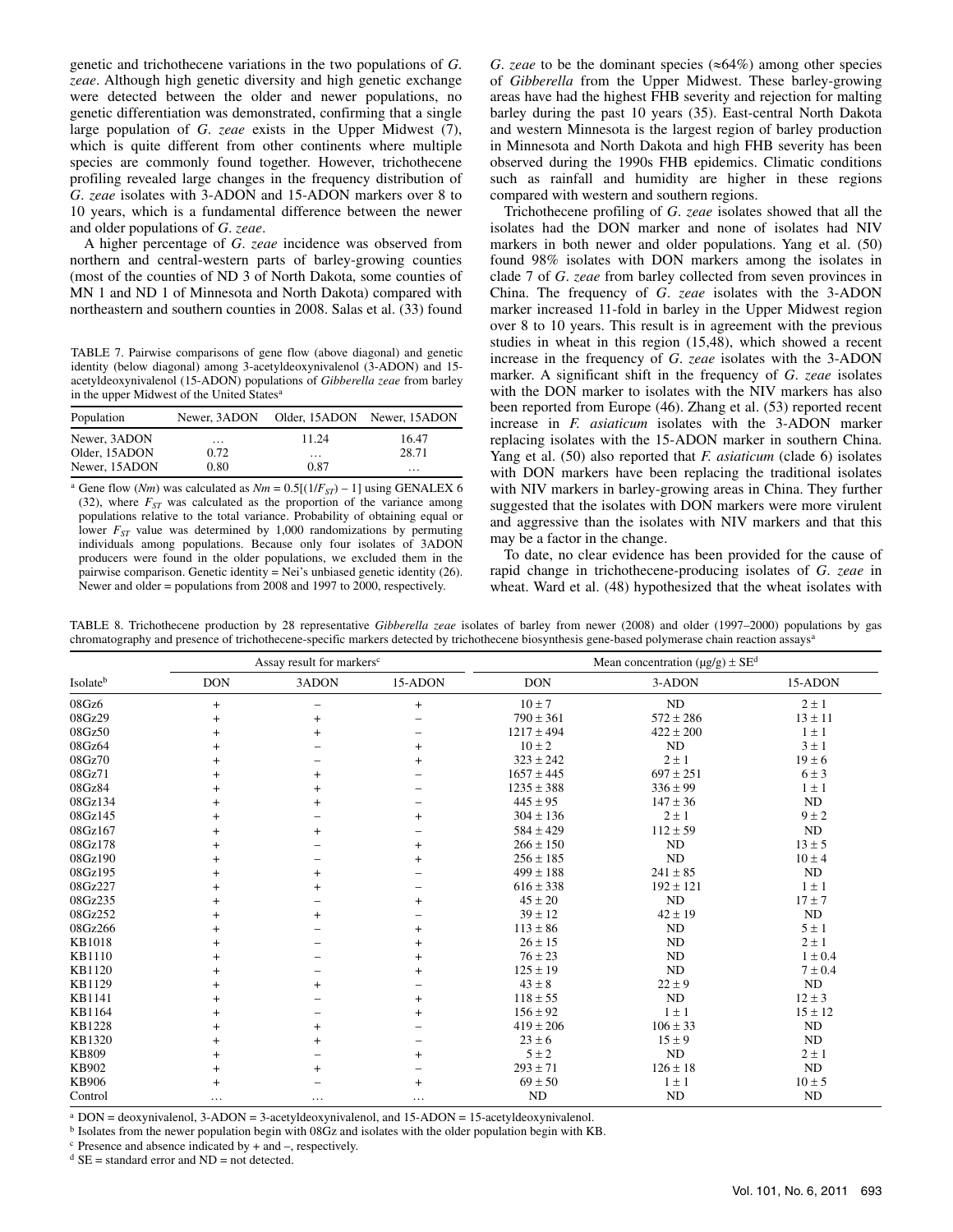3-ADON markers existed in eastern Canada originally and moved into western Canada and the Upper Midwest of the United States via global seed trade. Several researchers suggested that selection forces such as use of resistant wheat cultivars and fungicides could be responsible for a shift in frequency of *G*. *zeae* isolates with 3-ADON and 15-ADON markers (15,48). Our previous study showed no significant difference in the frequency distribution of *G*. *zeae* isolates with 3-ADON and 15-ADON markers between isolates collected from resistant and susceptible wheat cultivars (6). Another possible explanation could be that cropping patterns and climatic factors might be responsible for the shift in species or chemotypes (46,48). However, Yang et al. (50) did not find significant influence of climatic conditions and crop rotations in the distribution of *G*. *zeae* isolates with DON and NIV markers in China. Ward et al. (47) reported that polymorphism in trichothecene-specific strains of *G*. *zeae* has occurred in the process of multiple speciations and is maintained by balancing selection. However, there is no evidence for balancing selection playing a role in increasing the frequency of the 3-ADON-producing isolates. It is difficult to speculate on the cause of the rapid change in the frequency of trichothecene-specific isolates of *G*. *zeae* without extensive further studies.

Less spatial variation was observed in overall distribution of isolates with 3-ADON and 15-ADON markers. Intriguingly, the frequencies of isolates with 3-ADON markers were higher in the northern and central region compared with the southern region. In particular, the frequencies of isolates with 3-ADON markers were higher from the barley-cropping counties of ND 3 (Cavalier, Pembina, Grand Forks, and Nelson) of North Dakota than other counties. High FHB severity and rejection of malting barley due to DON contamination during the past 10 years was observed in these counties (35). Aggressiveness of the pathogen is one factor in increased disease severity. High aggressiveness associated with 3-ADON isolates may be the cause for the presence of a high frequency of isolates with the 3-ADON marker from counties with high FHB epidemics. In chemical analysis of trichothecene by growing the fungal isolates in rice culture, 3-ADON-producing isolates also produced significantly  $(P = 0.007, t \text{ test})$  higher amount of DON (605 µg/g) than 15-ADON-producing isolates  $(141 \mu g/g)$ . These results are in agreement with the previous finding of Ward et al. (48), who also stated that 3-ADON-producing isolates were more aggressive and may have higher fitness advantages than 15-ADON-producing isolates.

Sequence analysis of the 32 representative isolates revealed that all the isolates were in clade 7 of *G*. *zeae*, indicating that, in barley in the Midwest, the *F*. *graminearum* complex is composed of a single species (clade). Several studies showed that most *G*. *zeae* isolates from different hosts from North America were in clade 7 (7,15,30). Our study showed that the *G*. *zeae* population from barley in the Midwest is quite different from other barleygrowing areas of world, where multiple species of *F. graminearum* were commonly reported and also displayed spatial structure (50). Yang et al. (50) reported that, in barley samples from seven provinces of China, only 2.4% of species were in clade 7 of *G*. *zeae* and 90% were in clade 6 (*F. asiaticum)*. Population genetic analysis with VNTR markers showed very high values of *H* in all *G*. *zeae* populations, with 100% distinct genotypes from both populations. VNTR markers were highly polymorphic, as indicted by higher numbers of alleles and wide range of allele frequencies. The genetic diversity of the fungal populations from barley was higher than our previous population analysis of *G*. *zeae* isolates from wheat and barley (7) and most of the studies from North America and other cereal-growing parts of the world (2,50,52). Our findings suggest that primary diverse ascospores (sexual spores) could have a major role in FHB epidemics of barley. The *LD* values were very low in all populations (0.02 to 0.07), indicating that those populations were close to a randomly mating population.

No evidence for population subdivision was observed in the Upper Midwest over 8 to 10 years, as indicated by low  $F_{ST}$  values and high *Nm* and *I* values between the newer population and the older population of *G*. *zeae*. Similarly, minimal influence of space on population differentiation was observed, as indicated by high pairwise *Nm* values among three subpopulations (northern, central, and southern) within each population. However, higher pairwise *Nm* was observed between northern and central subpopulations compared with other subpopulation pairs, suggesting little existence of population at regional level. Wright (49) stated that those populations having ≥4.0 *Nm* values are considered to be part of a large single population. Our result indicated that all subpopulations within a population are part of a single large population of *G*. *zeae* on barley in the Upper Midwest region. These results agree with our previous study (7) and other findings of population studies of *G*. *zeae* from wheat (34,52).

When overall population was grouped into 3-ADON and 15- ADON populations, low  $F_{ST}$  and high *Nm* values were observed between overall 3-ADON and 15-ADON populations and between 3-ADON and 15-ADON populations within the newer or older population. Although the frequency of isolates with 3- ADON markers has increased rapidly, our results indicated that frequency distribution of trichothecene-specific isolates of *G*. *zeae* had no effect on population differentiation in the Upper Midwest barley-growing region over 8 to 10 years. These findings are in contrast to the previous findings (15,48), that reported that population subdivision was due to chemotype differences in *G*. *zeae*.

In 2008, barley production declined (≈32%) in North Dakota, Idaho, and Montana (35). FHB epidemics and associated DON contamination in barley was one of the major causes for the decrease in barley acreage and production in the past two decades (35). In this perspective, the development of effective management strategies is imperative to cope with FHB epidemics and DON contamination in barley. Population genetic analysis and trichothecene profiling of *G*. *zeae* revealed the overall dynamics of the fungal populations in the region over time. More importantly, the recent population of 3-ADON-producing *G*. *zeae* has developed. Therefore, this information should be taken into consideration for breeding barley with resistance to FHB. Additionally, regular monitoring of the distribution and spread of different genotypes of *G*. *zeae* in the Upper Midwest and other barley-producing states in the United States is necessary.

## **ACKNOWLEDGMENTS**

We thank K. O'Donnell (USDA) for providing representative strains of the *G*. *Zeae*, H. Chawla for technical assistance in laboratory work, and S. Mamidi for his valuable suggestions in data analysis. This work was funded by a grant from the American Malting Barley Association and the collection of barley samples was funded by the North Dakota Barley Council.

#### **LITERATURE CITED**

- 1. Agapow, P. M., and Burt, A. 2001. Indices of multilocus linkage disequilibrium. Mol. Ecol. Notes 1:101-102.
- 2. Akinsanmi, O. A., Backhouse, D., Simpfendorfer, S., and Chakraborty, S. 2006. Genetic diversity of Australian *Fusarium graminearum* and *F*. *pseudograminearum*. Plant Pathol. 55:494-504.
- 3. Alstchul, S. F., Madden, T. L., Schäffer, A. A., Zhang, J., Zhang, Z., Miller W., and Lipman, D. J. 1997. Gapped BLAST and PSI-BLAST: A new generation of protein database search programs. Nucleic Acids Res. 25:3389-3402.
- 4. Barr, J. M., and Schwarz, P. B. 2008. 2008 Barley Crop Quality Report. North Dakota Barley Council, Fargo.
- 5. Bowden, R. L., and Leslie, J. F. 1999. Sexual recombination in *Gibberella zeae.* Phytopathology 89:182-188.
- 6. Burlakoti, R. R., Ali, S., Secor, G. A., Neate, S. M., McMullen, M. P., and Adhikari, T. B. 2008. Comparative mycotoxin profiles of *Gibberella zeae*  populations from barley, wheat, potatoes, and sugar beets. Appl. Environ. Microbiol. 74:6513-6520.